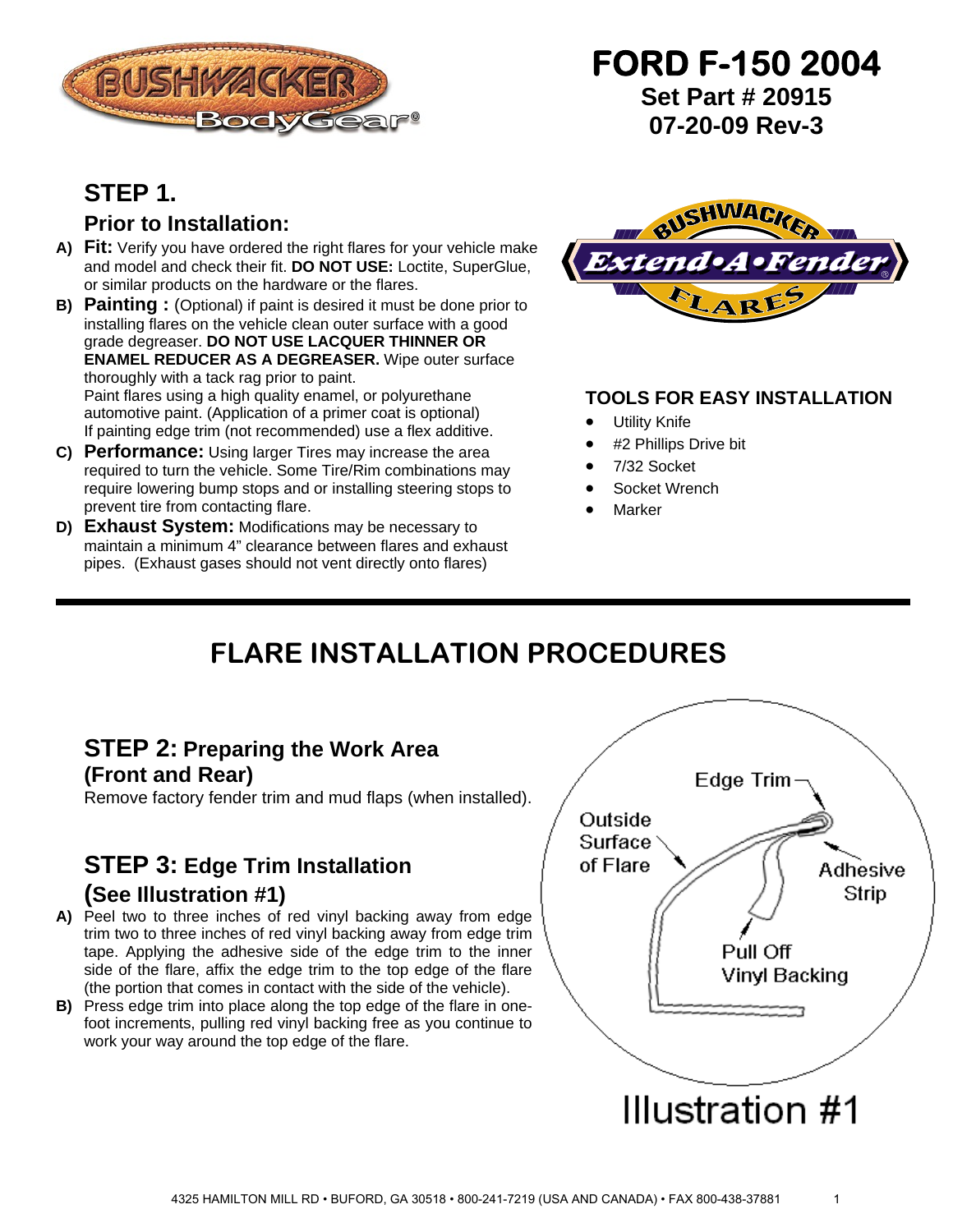## **STEP 4: Front Flare Illustallation (See Illustrations #2 & #3)**

- **A)** Remove and save the 5 factory hex screws from inside rim of wheel well, using the 7/32 socket.
- **B)** Attach mounting brackets to front flare through top three holes in flare and 1/4" hole in bracket with Tuf-Lok® fasteners. **See Illustrations #2 and #3**.
- **C)** Hold flare in place on fender, applying moderate pressure to outside surface of the flare; fasten using the factory hex screws removed earlier in step 4A.
- **D)** *NOTE: Some model years may not have a factory fastener at the top of the wheel well. If this fastener is not present on your vehicle, please refer to the following steps:*
	- *a. Pull splash shield back from behind fender. This may require a prying tool.*
	- *b. Slide a supplied U Clip on splash shield as shown in Photo #1 below.*
	- *c. Attach flare as mentioned in Step 5C, using supplied Truss Head Screw instead of the factory fastener. The screw will be inserted into the clip you just installed.*



**Photo #1** – Pull splash shield from behind fender. Install a supplied "U" Clip on splash shield as shown.



Illustration #2



Illustration #3